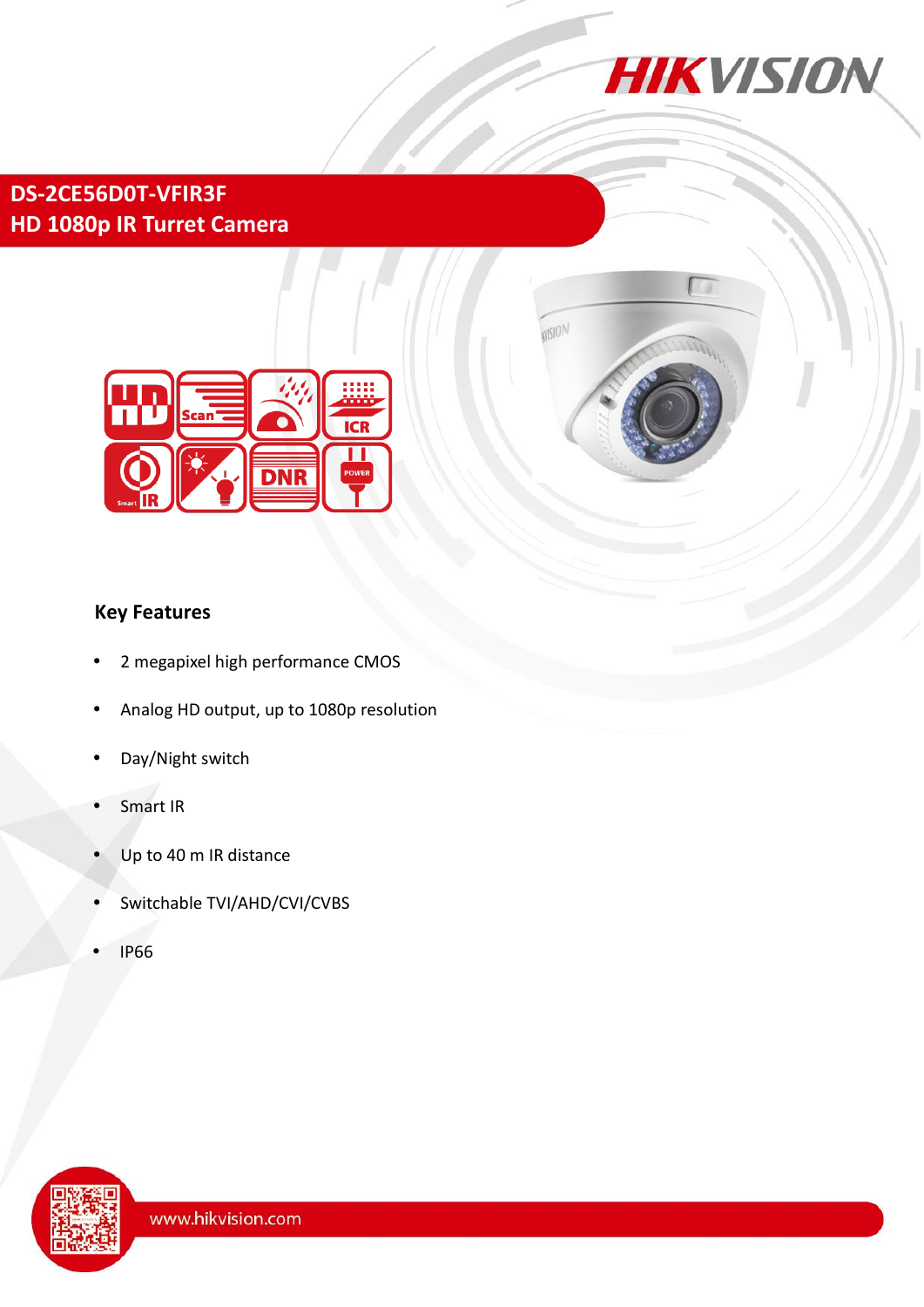

# **Specifications**

| Camera                      |                                                                             |
|-----------------------------|-----------------------------------------------------------------------------|
| Image Sensor                | 2MP CMOS image sensor                                                       |
| Signal System               | PAL/NTSC                                                                    |
| <b>Effective Pixels</b>     | 1920 (H) × 1080 (V)                                                         |
| Min. illumination           | 0.01 Lux@(F1.2,AGC ON), 0 Lux with IR                                       |
| <b>Shutter Time</b>         | 1/25 (1/30) s to 1/50,000 s                                                 |
| Lens                        | 2.8 - 12 mm @ F1.4                                                          |
|                             | Angle of view: 102.25° - 32 °                                               |
| Lens Mount                  | $\Phi$ 14                                                                   |
| Day & Night                 | <b>ICR</b>                                                                  |
| Angle Adjustment            | Pan: 0° to 360°, Tilt: 0° to 75°, Rotation: 0° to 360°                      |
| Synchronization             | Internal synchronization                                                    |
| Video Frame Rate            | 1080p@25fps/1080p@30fps                                                     |
| HD Video Output             | 1 analog HD output                                                          |
| S/N Ratio                   | $>62$ dB                                                                    |
| <b>General</b>              |                                                                             |
| <b>Operating Conditions</b> | -40 °C to 60 °C (-40 °F to 140 °F), Humidity 90% or less (non-condensation) |
| Power Supply                | 12 VDC ± 15%                                                                |
| Power Consumption           | Max. 4 W                                                                    |
| <b>Protection Level</b>     | <b>IP66</b>                                                                 |
| IR Range                    | Up to 40 m                                                                  |
| <b>Dimensions</b>           | $\Phi$ 130.54 × 102.4mm ( $\Phi$ 5.1" × 4")                                 |
| Weight                      | Approx. 710g                                                                |

## **Order Model**

DS-2CE56D0T-VFIR3F